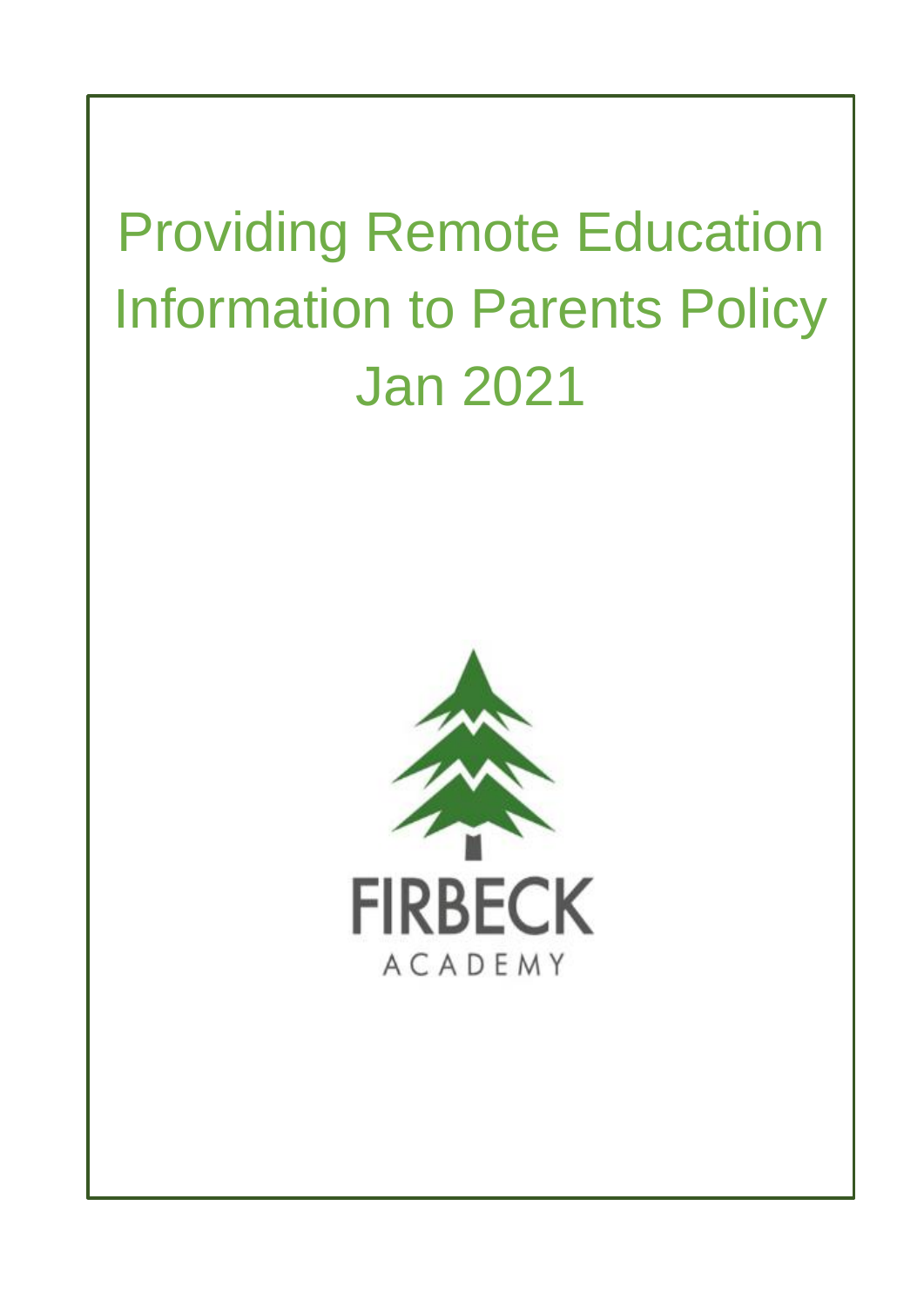# **Remote education provision: information for parents**

This information is intended to provide clarity and transparency to pupils and parents or carers about what to expect from remote education where national or local restrictions require entire cohorts (or bubbles) to remain at home.

For details of what to expect where individual pupils are self-isolating, please see the final section of this page.

# **The remote curriculum: what is taught to pupils at home**

A pupil's first day or two of being educated remotely might look different from our standard approach, while we take all necessary actions to prepare for a longer period of remote teaching.

## **What should my child expect from immediate remote education in the first day or two of pupils being sent home?**

- You should expect that your child will be sent work that he or she can do from home via Microsoft Teams.
- This work will be set by your child's class teacher in the morning so that your child can complete it during the course of the day.
- In the meantime, senior leaders will be organising the best way forwards to ensure that school remains open to vulnerable children and children of critical workers and that the quality of education for all pupils (remote and on-site) is maintained.
- Also during this time, teachers and TAs will be working hard to make plans to move from classroom-based learning to a blended approach to learning, ensuring that the curriculum is the same as it would be if children weren't sent home.

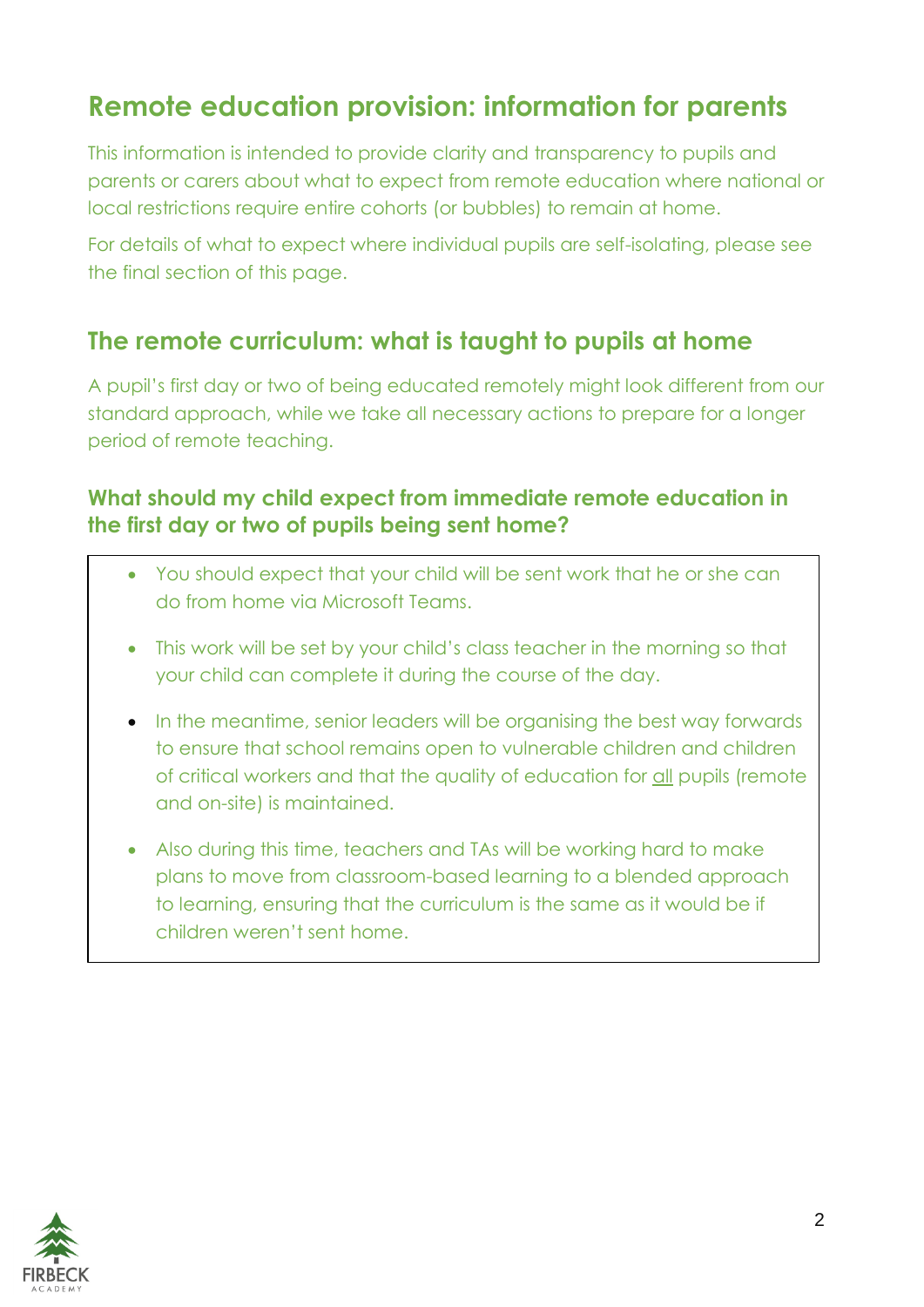## **Following the first few days of remote education, will my child be taught broadly the same curriculum as they would if they were in school?**

- In Early Years and KS1 classes, teachers will post work via Microsoft Teams which will include pre-recorded videos of teachers teaching subjects including Phonics, Writing and Maths.
- In KS2, teachers will live-stream 2 hours and 45 minutes of lessons until 12:30 each day for subjects including Reading, English and Maths. They will upload Topic work via Microsoft Teams too.
- We are committed to providing excellent remote learning thus we teach the same curriculum remotely as we do in school.
- However, in Topic-based subjects, we will need to make some adaptations. For example, in Art we will teach sketching instead of painting and in PE, we will engage in Joe Wickes' sessions instead of teaching basketball in school.

# **Remote teaching and study time each day**

#### **How long can I expect work set by the school to take my child each day?**

We expect that remote education (including remote teaching and independent work) will take pupils broadly the following number of hours each day:

| <b>Early Years and Year 1</b> | Up to 2 hours a day        |
|-------------------------------|----------------------------|
| Year 2                        | On average 3 hours a day   |
| Key Stage 2                   | On average 4.5 hours a day |

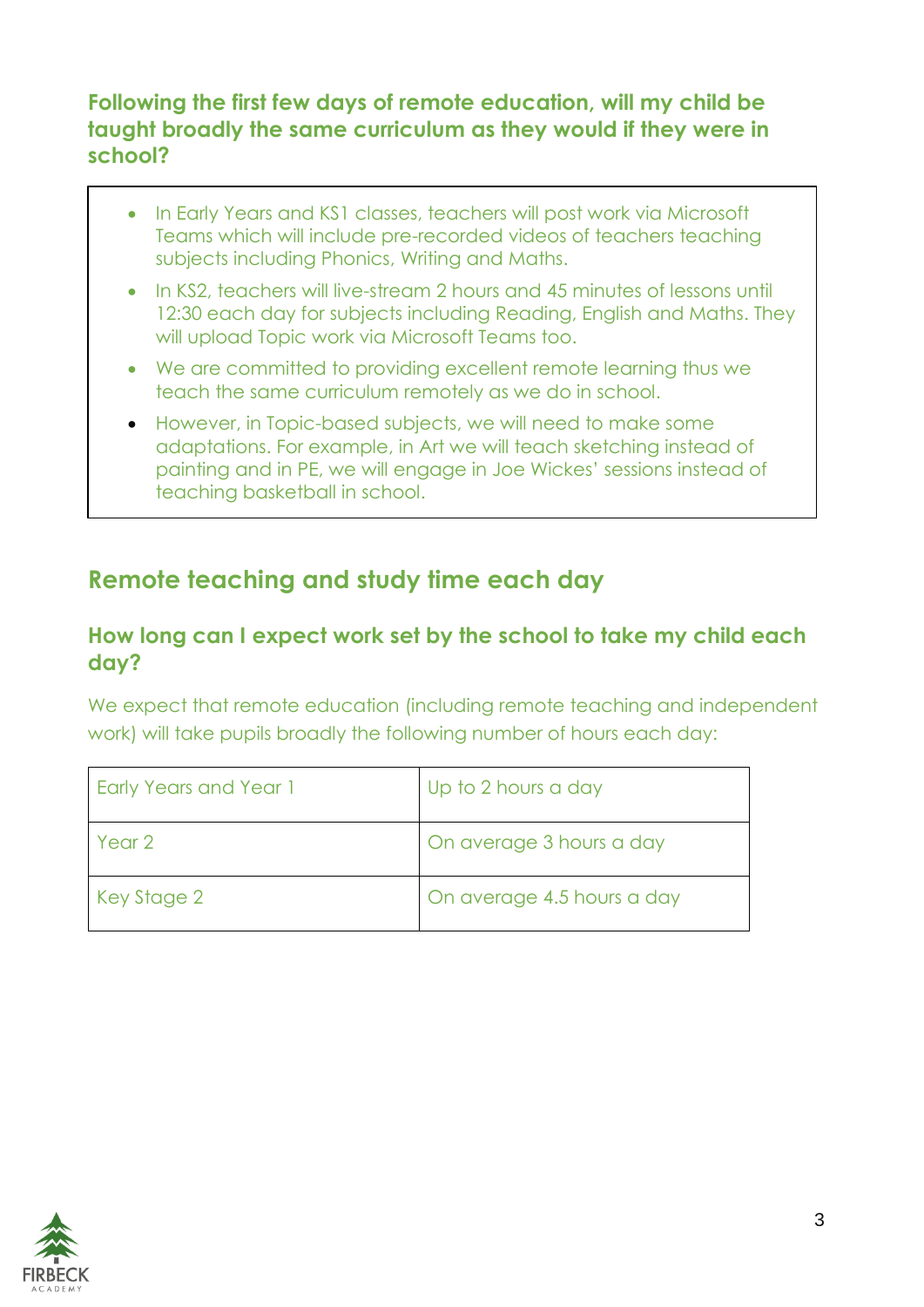# **Accessing remote education**

#### **How will my child access any online remote education you are providing?**

- We use Microsoft Teams.
- All pupils have been set up with their personal login details and passwords.
- In school, the majority of classes have practised logging on and navigating the site with their teacher in ICT lessons in preparation for any partial school closures announced by the government.

#### **If my child does not have digital or online access at home, how will you support them to access remote education?**

We recognise that some pupils may not have suitable online access at home. We take the following approaches to support those pupils to access remote education:

- Please speak with your class teacher if you have any issues regarding IT. If you require a device, we will try and issue you with one.
- We will print out Learning Packs if this is preferable to digital learning. Please speak with your class teacher.
- Pupils can take photos of their work to submit to their teachers if they do not engage in online learning.
- If there are any other difficulties or concerns, we are confident that we can work with you and solve it. Please get in touch with your teacher or via email on: [admin@firbeck.org.uk](mailto:admin@firbeck.org.uk) and we will call you back.

## **How will my child be taught remotely?**

We use a combination of the following approaches to teach pupils remotely:

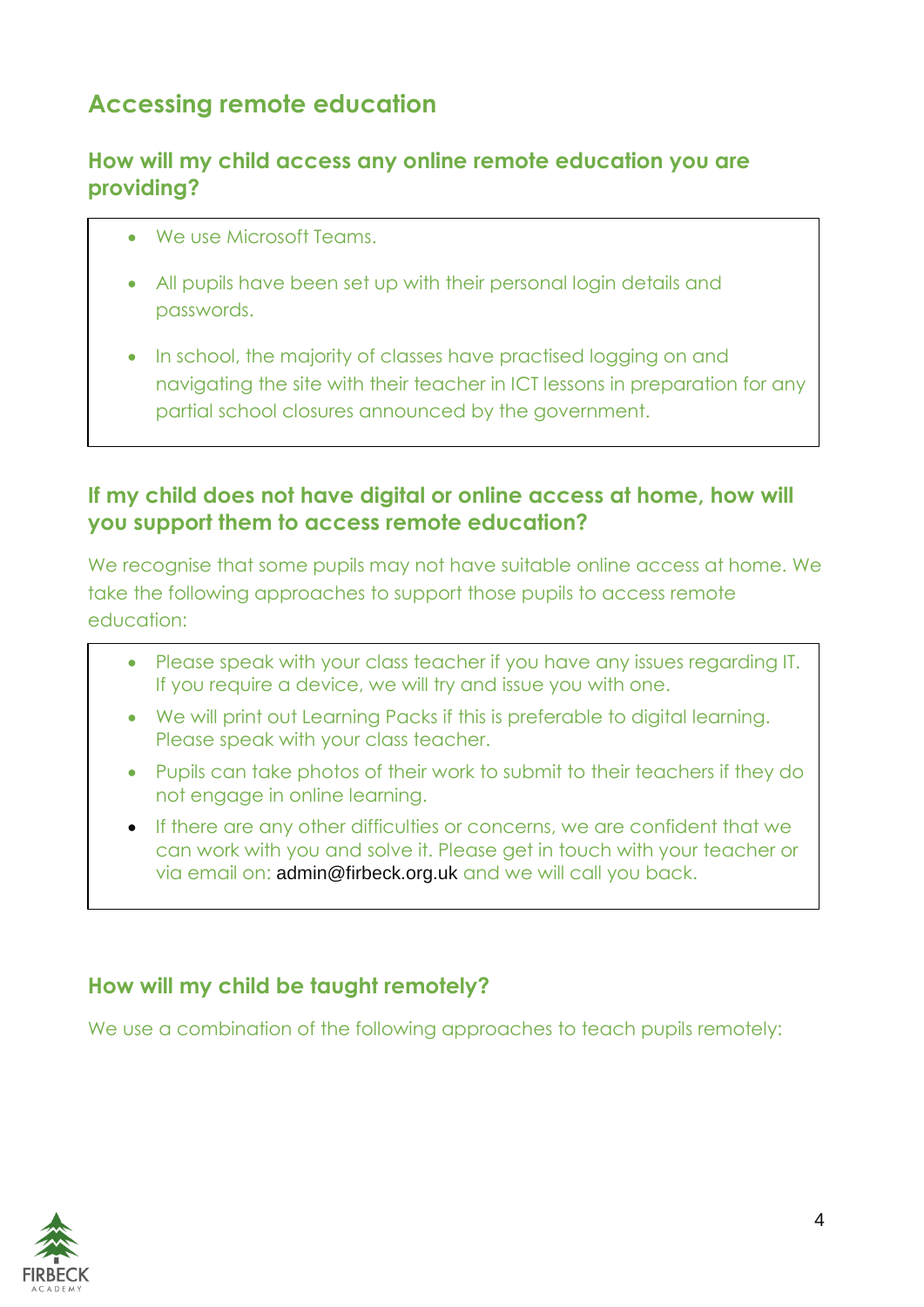Some examples of remote teaching approaches:

- Live teaching (online lessons) for KS2 pupils.
- Pre-recorded teaching (e.g. video/audio recordings made by teachers) for Early Years and KS1 pupils.
- Printed paper 'Learning Packs' produced by teachers (e.g. workbooks, worksheets, individual whiteboards and pens etc)
- Textbooks and reading books pupils have at home.
- Commercially available websites supporting the teaching of specific subjects or areas, including video clips or sequences.
- 1:1 support and/or teaching for some of our children (face-to-face and/or online).

# **Engagement and feedback**

## **What are your expectations for my child's engagement and the support that we as parents and carers should provide at home?**

#### Please ensure:

- Your child has somewhere quiet to sit with a table to work on.
- They are not distracted (siblings, TV on etc) and have all of their relevant resources (resource pack given out in first week) and equipment they need to learn best.
- They have had breakfast and a good night's sleep.
- Parents/carers to support non-live remote learning where necessary. The teacher will support pupils during any live sessions.
- Let us know if you meet any difficulties; we are confident that we will be able to support you and your child.

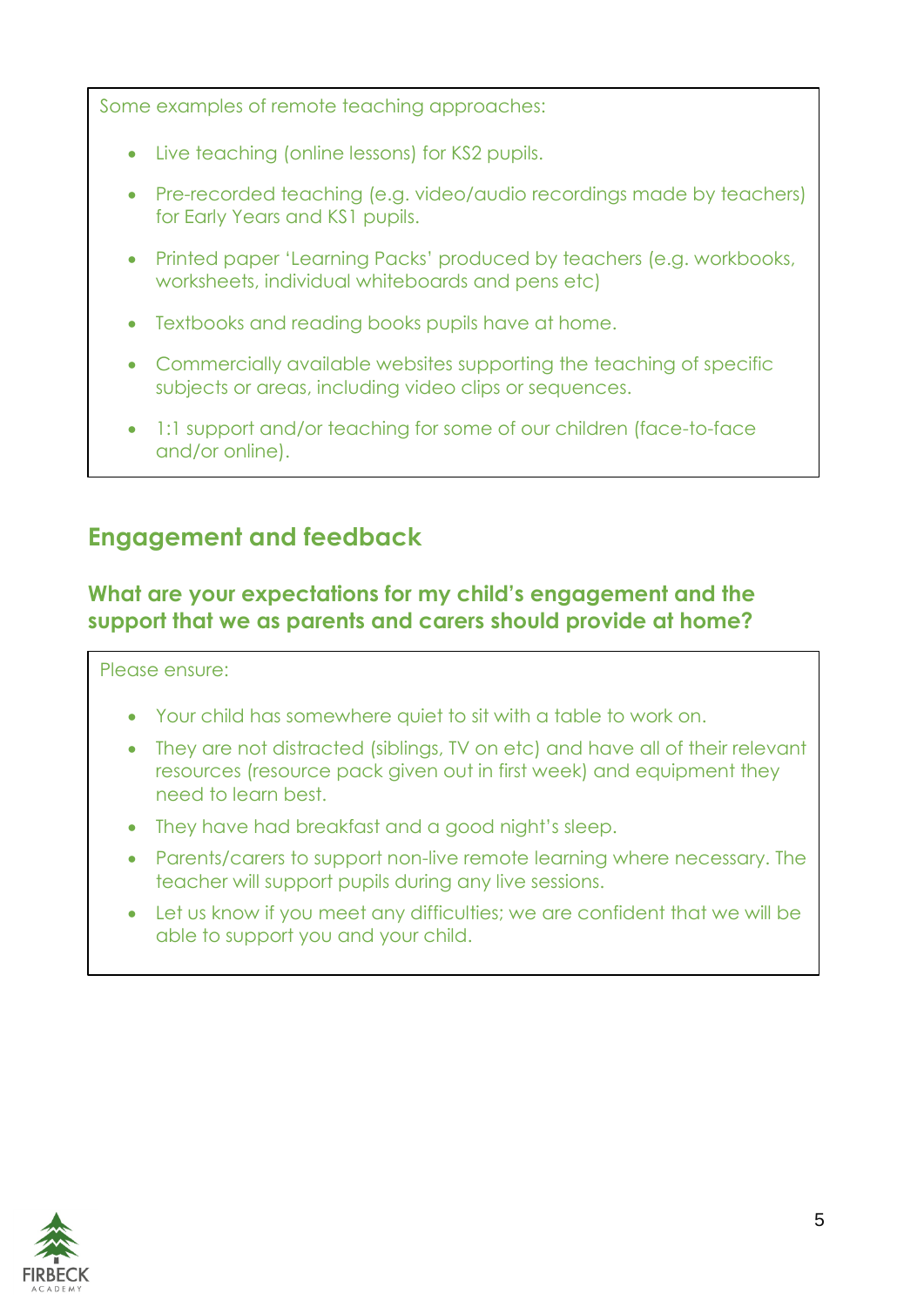## **How will you check whether my child is engaging with their work and how will I be informed if there are concerns?**

- Every day teachers will be recording and tracking whether or not your child has engaged in their learning i.e. logged on, submitted work.
- If your child is not engaging with their work, teachers and/or other members of staff will get in touch and speak with you to see if there is anything they can do to help. Please answer the phone or reply via email. If we cannot get in touch via phone or email, we may have to try and get in touch via letter and/or other means.

## **How will you assess my child's work and progress?**

Feedback can take many forms and may not always mean extensive written comments for individual children. In fact, some of the best forms of feedback are immediate, for example, whole-class feedback or quizzes marked automatically via digital platforms are also valid and effective methods, amongst many others.

Our approach to feeding back on pupil work is as follows:

- Teachers will feed back to pupils during live remote sessions, for example, using the 'chat room' function to ask chn to type their best sentence or their tier 2 vocabulary at that moment, or to hold up their answers on their whiteboard (given out in the first week), asking children to explain their answers etc.
- Teachers will use quizzes that are automatically marked as immediate feedback for pupils.
- Teachers will feed back on work that has been completed and uploaded to Microsoft Teams.
- Teachers will provide whole-class feedback when appropriate.

# **Additional support for pupils with particular needs**

#### **How will you work with me to help my child who needs additional support from adults at home to access remote education?**

We recognise that some pupils, for example some pupils with special educational needs and disabilities (SEND), may not be able to access remote education without support from adults at home. We acknowledge the difficulties this may